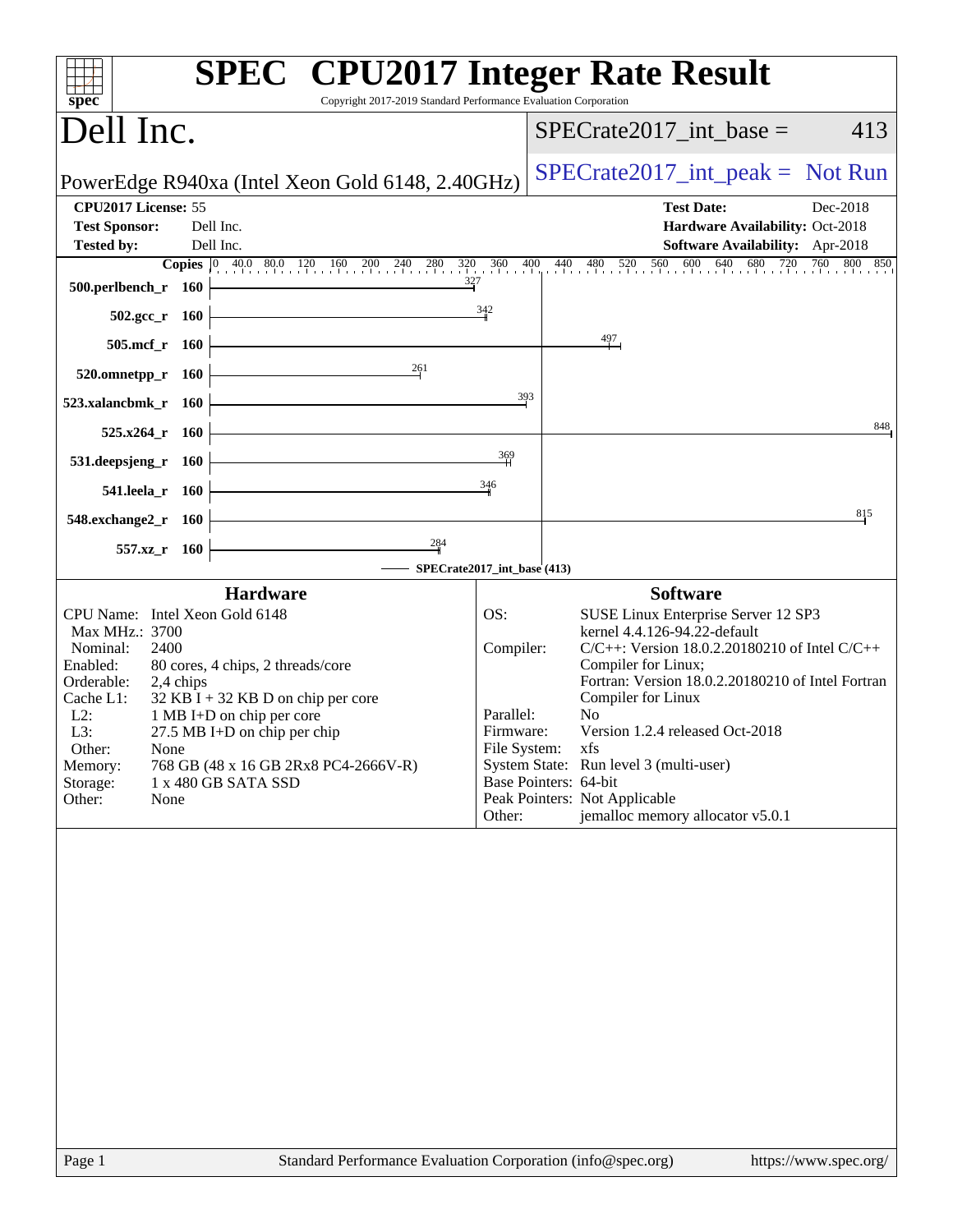| <b>SPEC CPU2017 Integer Rate Result</b>                                     |                                                   |
|-----------------------------------------------------------------------------|---------------------------------------------------|
| $spec^*$<br>Copyright 2017-2019 Standard Performance Evaluation Corporation |                                                   |
| Dell Inc.                                                                   | SPECrate2017 int base $=$<br>413                  |
| PowerEdge R940xa (Intel Xeon Gold 6148, 2.40GHz)                            | $\text{SPECrate2017\_int\_peak} = \text{Not Run}$ |
| <b>CPU2017 License: 55</b>                                                  | <b>Test Date:</b><br>Dec-2018                     |
| <b>Test Sponsor:</b><br>Dell Inc.                                           | <b>Hardware Availability: Oct-2018</b>            |

**[Tested by:](http://www.spec.org/auto/cpu2017/Docs/result-fields.html#Testedby)** Dell Inc. **[Software Availability:](http://www.spec.org/auto/cpu2017/Docs/result-fields.html#SoftwareAvailability)** Apr-2018

#### **[Results Table](http://www.spec.org/auto/cpu2017/Docs/result-fields.html#ResultsTable)**

|                           | <b>Base</b>   |                |                |                |            |                |       |               | <b>Peak</b>    |              |                |              |                |              |
|---------------------------|---------------|----------------|----------------|----------------|------------|----------------|-------|---------------|----------------|--------------|----------------|--------------|----------------|--------------|
| <b>Benchmark</b>          | <b>Copies</b> | <b>Seconds</b> | Ratio          | <b>Seconds</b> | Ratio      | <b>Seconds</b> | Ratio | <b>Copies</b> | <b>Seconds</b> | <b>Ratio</b> | <b>Seconds</b> | <b>Ratio</b> | <b>Seconds</b> | <b>Ratio</b> |
| 500.perlbench_r           | 160           | 774            | 329            | 778            | 327        |                |       |               |                |              |                |              |                |              |
| $502.\text{gcc}_r$        | 160           | 662            | 342            | 658            | 344        |                |       |               |                |              |                |              |                |              |
| $505$ .mcf r              | 160           | 506            | 511            | 520            | <u>497</u> |                |       |               |                |              |                |              |                |              |
| 520.omnetpp_r             | 160           | 802            | 262            | 803            | 261        |                |       |               |                |              |                |              |                |              |
| 523.xalancbmk r           | 160           | 429            | 394            | 430            | <u>393</u> |                |       |               |                |              |                |              |                |              |
| 525.x264 r                | 160           | 330            | 849            | 330            | 848        |                |       |               |                |              |                |              |                |              |
| 531.deepsjeng_r           | 160           | 491            | 374            | 497            | 369        |                |       |               |                |              |                |              |                |              |
| 541.leela r               | 160           | 761            | 348            | 765            | 346        |                |       |               |                |              |                |              |                |              |
| 548.exchange2_r           | 160           | 515            | 815            | 514            | 816        |                |       |               |                |              |                |              |                |              |
| 557.xz r                  | 160           | 608            | 284            | 604            | 286        |                |       |               |                |              |                |              |                |              |
| $SPECrate2017$ int base = |               |                | 413            |                |            |                |       |               |                |              |                |              |                |              |
| $SPECrate2017$ int peak = |               |                | <b>Not Run</b> |                |            |                |       |               |                |              |                |              |                |              |

Results appear in the [order in which they were run](http://www.spec.org/auto/cpu2017/Docs/result-fields.html#RunOrder). Bold underlined text [indicates a median measurement](http://www.spec.org/auto/cpu2017/Docs/result-fields.html#Median).

#### **[Submit Notes](http://www.spec.org/auto/cpu2017/Docs/result-fields.html#SubmitNotes)**

 The numactl mechanism was used to bind copies to processors. The config file option 'submit' was used to generate numactl commands to bind each copy to a specific processor. For details, please see the config file.

### **[Operating System Notes](http://www.spec.org/auto/cpu2017/Docs/result-fields.html#OperatingSystemNotes)**

Stack size set to unlimited using "ulimit -s unlimited"

#### **[General Notes](http://www.spec.org/auto/cpu2017/Docs/result-fields.html#GeneralNotes)**

Environment variables set by runcpu before the start of the run: LD\_LIBRARY\_PATH = "/home/cpu2017/lib/ia32:/home/cpu2017/lib/intel64:/home/cpu2017/je5.0.1-32:/home/cpu2017/je5.0.1-64" Binaries compiled on a system with 1x Intel Core i7-4790 CPU + 32GB RAM memory using Redhat Enterprise Linux 7.4 Yes: The test sponsor attests, as of date of publication, that CVE-2017-5754 (Meltdown) is mitigated in the system as tested and documented. Yes: The test sponsor attests, as of date of publication, that CVE-2017-5753 (Spectre variant 1) is mitigated in the system as tested and documented. Yes: The test sponsor attests, as of date of publication, that CVE-2017-5715 (Spectre variant 2) is mitigated in the system as tested and documented. Transparent Huge Pages enabled by default Prior to runcpu invocation Filesystem page cache synced and cleared with: sync; echo 3> /proc/sys/vm/drop\_caches runcpu command invoked through numactl i.e.:

**(Continued on next page)**

| Page 2 | Standard Performance Evaluation Corporation (info@spec.org) | https://www.spec.org/ |
|--------|-------------------------------------------------------------|-----------------------|
|--------|-------------------------------------------------------------|-----------------------|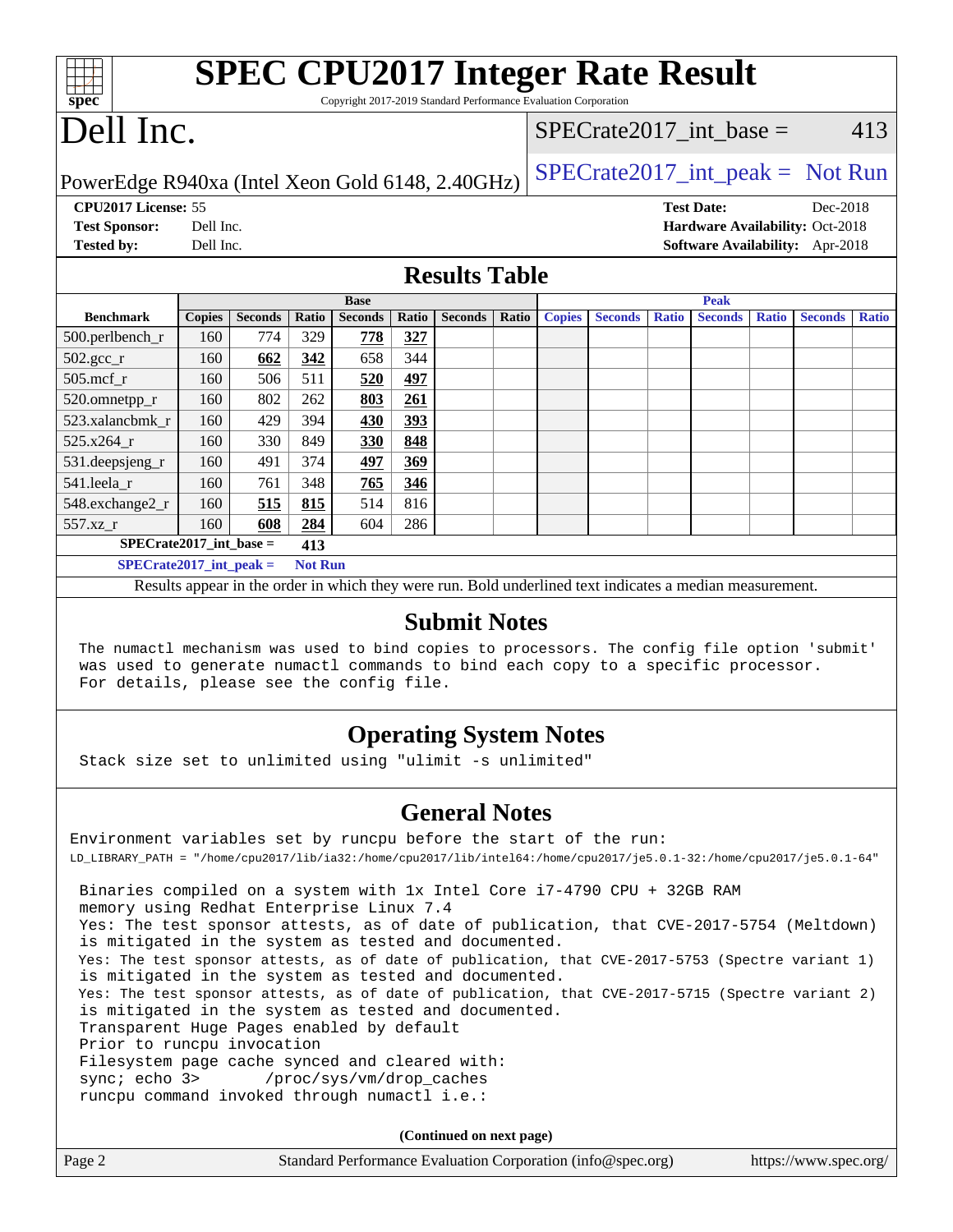| <b>SPEC CPU2017 Integer Rate Result</b><br>Copyright 2017-2019 Standard Performance Evaluation Corporation<br>spec <sup>®</sup>                                                                                                                                                                                                                                                                                                                                                                                                                                                                                                                                                                                                                                                                                                                                    |                                                                                                            |
|--------------------------------------------------------------------------------------------------------------------------------------------------------------------------------------------------------------------------------------------------------------------------------------------------------------------------------------------------------------------------------------------------------------------------------------------------------------------------------------------------------------------------------------------------------------------------------------------------------------------------------------------------------------------------------------------------------------------------------------------------------------------------------------------------------------------------------------------------------------------|------------------------------------------------------------------------------------------------------------|
| Dell Inc.                                                                                                                                                                                                                                                                                                                                                                                                                                                                                                                                                                                                                                                                                                                                                                                                                                                          | 413<br>$SPECrate2017\_int\_base =$                                                                         |
| PowerEdge R940xa (Intel Xeon Gold 6148, 2.40GHz)                                                                                                                                                                                                                                                                                                                                                                                                                                                                                                                                                                                                                                                                                                                                                                                                                   | $SPECrate2017\_int\_peak = Not Run$                                                                        |
| CPU2017 License: 55<br><b>Test Sponsor:</b><br>Dell Inc.<br><b>Tested by:</b><br>Dell Inc.                                                                                                                                                                                                                                                                                                                                                                                                                                                                                                                                                                                                                                                                                                                                                                         | <b>Test Date:</b><br>Dec-2018<br>Hardware Availability: Oct-2018<br><b>Software Availability:</b> Apr-2018 |
| <b>General Notes (Continued)</b>                                                                                                                                                                                                                                                                                                                                                                                                                                                                                                                                                                                                                                                                                                                                                                                                                                   |                                                                                                            |
| numactl --interleave=all runcpu <etc><br/>jemalloc, a general purpose malloc implementation<br/>built with the RedHat Enterprise 7.4, and the system compiler gcc 4.8.5<br/>sources available from jemalloc.net or https://github.com/jemalloc/jemalloc/releases</etc>                                                                                                                                                                                                                                                                                                                                                                                                                                                                                                                                                                                             |                                                                                                            |
| <b>Platform Notes</b>                                                                                                                                                                                                                                                                                                                                                                                                                                                                                                                                                                                                                                                                                                                                                                                                                                              |                                                                                                            |
| BIOS settings:<br>Sub NUMA Cluster enabled<br>Virtualization Technology disabled<br>DCU Streamer Prefetcher disabled<br>System Profile set to Custom<br>CPU Performance set to Maximum Performance<br>C States set to Autonomous<br>C1E disabled<br>Uncore Frequency set to Dynamic<br>Energy Efficiency Policy set to Performance<br>Memory Patrol Scrub disabled<br>Logical Processor enabled<br>CPU Interconnect Bus Link Power Management disabled<br>PCI ASPM L1 Link Power Management disabled<br>Sysinfo program /home/cpu2017/bin/sysinfo<br>Rev: r5974 of 2018-05-19 9bcde8f2999c33d61f64985e45859ea9<br>running on $linux-h835$ Tue Dec $4$ $21:47:23$ 2018<br>SUT (System Under Test) info as seen by some common utilities<br>For more information on this section, see<br>https://www.spec.org/cpu2017/Docs/config.html#sysinfo<br>From /proc/cpuinfo |                                                                                                            |
| model name : Intel(R) Xeon(R) Gold 6148 CPU @ 2.40GHz<br>4 "physical id"s (chips)<br>160 "processors"<br>cores, siblings (Caution: counting these is hw and system dependent. The following<br>excerpts from /proc/cpuinfo might not be reliable. Use with caution.)<br>cpu cores : 20                                                                                                                                                                                                                                                                                                                                                                                                                                                                                                                                                                             |                                                                                                            |
| siblings : 40<br>physical 0: cores 0 1 2 3 4 8 9 10 11 12 16 17 18 19 20 24 25 26 27 28<br>physical 1: cores 0 1 2 3 4 8 9 10 11 12 16 17 18 19 20 24 25 26 27 28<br>physical 2: cores 0 1 2 3 4 8 9 10 11 12 16 17 18 19 20 24 25 26 27 28<br>physical 3: cores 0 1 2 3 4 8 9 10 11 12 16 17 18 19 20 24 25 26 27 28                                                                                                                                                                                                                                                                                                                                                                                                                                                                                                                                              |                                                                                                            |
| From 1scpu:<br>Architecture:<br>x86 64<br>CPU op-mode(s): $32-bit, 64-bit$<br>Little Endian<br>Byte Order:                                                                                                                                                                                                                                                                                                                                                                                                                                                                                                                                                                                                                                                                                                                                                         |                                                                                                            |
| (Continued on next page)                                                                                                                                                                                                                                                                                                                                                                                                                                                                                                                                                                                                                                                                                                                                                                                                                                           |                                                                                                            |
| Standard Performance Evaluation Corporation (info@spec.org)<br>Page 3                                                                                                                                                                                                                                                                                                                                                                                                                                                                                                                                                                                                                                                                                                                                                                                              | https://www.spec.org/                                                                                      |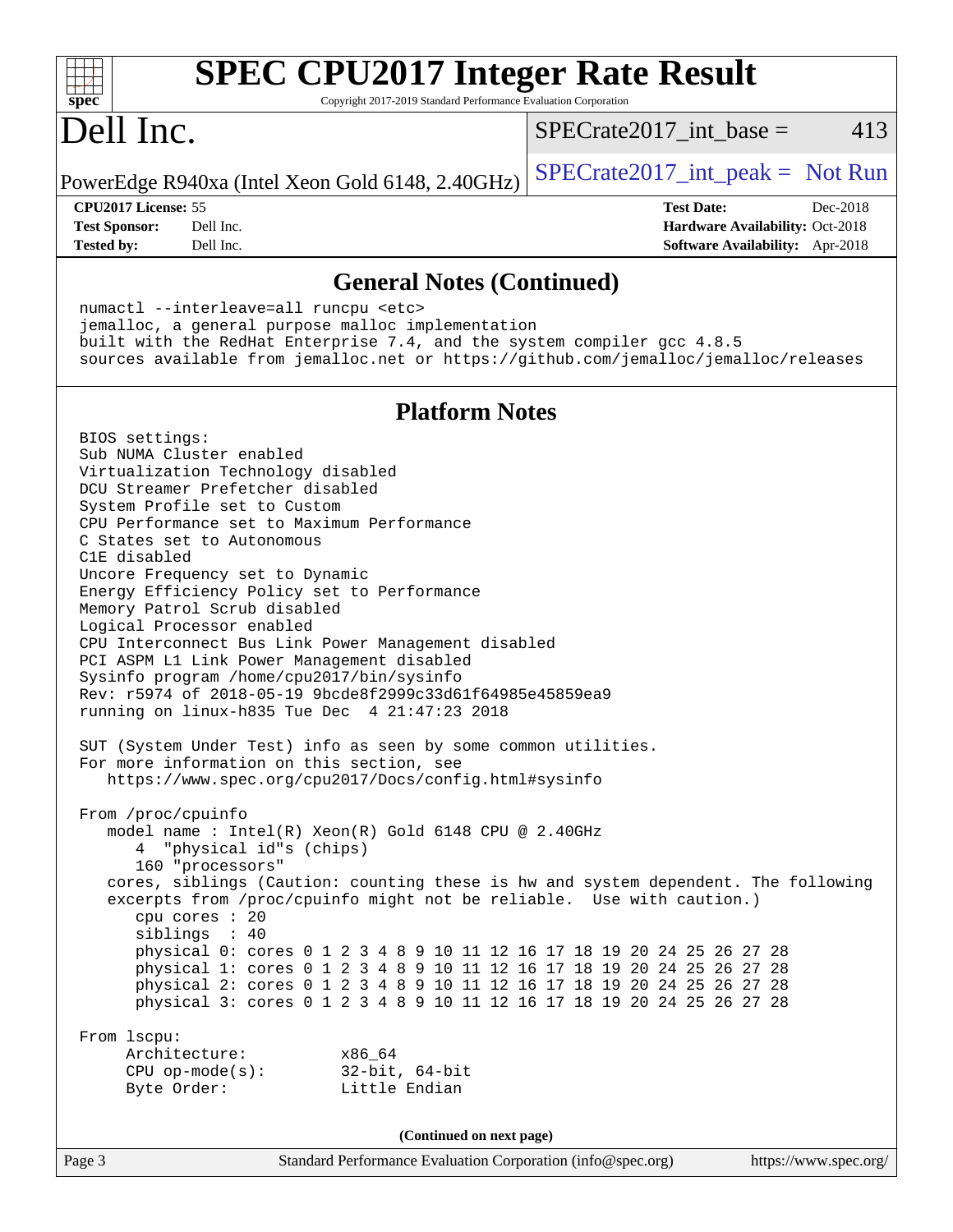| spec <sup>®</sup>     |                          | <b>SPEC CPU2017 Integer Rate Result</b><br>Copyright 2017-2019 Standard Performance Evaluation Corporation |                                                                                                                                                                            |  |
|-----------------------|--------------------------|------------------------------------------------------------------------------------------------------------|----------------------------------------------------------------------------------------------------------------------------------------------------------------------------|--|
| Dell Inc.             |                          |                                                                                                            | $SPECrate2017\_int\_base =$<br>413                                                                                                                                         |  |
|                       |                          | PowerEdge R940xa (Intel Xeon Gold 6148, 2.40GHz)                                                           | $SPECTate2017\_int\_peak = Not Run$                                                                                                                                        |  |
| CPU2017 License: 55   |                          |                                                                                                            | <b>Test Date:</b><br>Dec-2018                                                                                                                                              |  |
| <b>Test Sponsor:</b>  | Dell Inc.                |                                                                                                            | Hardware Availability: Oct-2018                                                                                                                                            |  |
| <b>Tested by:</b>     | Dell Inc.                |                                                                                                            | Software Availability: Apr-2018                                                                                                                                            |  |
|                       |                          | <b>Platform Notes (Continued)</b>                                                                          |                                                                                                                                                                            |  |
| CPU(s):               |                          | 160                                                                                                        |                                                                                                                                                                            |  |
|                       | On-line $CPU(s)$ list:   | $0 - 159$                                                                                                  |                                                                                                                                                                            |  |
|                       | Thread(s) per core:      | 2                                                                                                          |                                                                                                                                                                            |  |
|                       | $Core(s)$ per socket:    | 20                                                                                                         |                                                                                                                                                                            |  |
| Socket(s):            | NUMA $node(s):$          | 4<br>8                                                                                                     |                                                                                                                                                                            |  |
| Vendor ID:            |                          | GenuineIntel                                                                                               |                                                                                                                                                                            |  |
| CPU family:           |                          | 6                                                                                                          |                                                                                                                                                                            |  |
| Model:                |                          | 85                                                                                                         |                                                                                                                                                                            |  |
| Model name:           |                          | $Intel(R)$ Xeon $(R)$ Gold 6148 CPU @ 2.40GHz                                                              |                                                                                                                                                                            |  |
| Stepping:             |                          | 4<br>2394.369                                                                                              |                                                                                                                                                                            |  |
| CPU MHz:<br>BogoMIPS: |                          | 4788.73                                                                                                    |                                                                                                                                                                            |  |
|                       | Virtualization:          | $VT - x$                                                                                                   |                                                                                                                                                                            |  |
| L1d cache:            |                          | 32K                                                                                                        |                                                                                                                                                                            |  |
| Lli cache:            |                          | 32K                                                                                                        |                                                                                                                                                                            |  |
| L2 cache:             |                          | 1024K                                                                                                      |                                                                                                                                                                            |  |
| L3 cache:             | NUMA node0 CPU(s):       | 28160K                                                                                                     |                                                                                                                                                                            |  |
|                       |                          | 0, 8, 16, 24, 32, 40, 48, 56, 64, 72, 80, 88, 96, 104, 112, 120, 128, 136, 144, 152                        |                                                                                                                                                                            |  |
|                       | NUMA nodel CPU(s):       |                                                                                                            |                                                                                                                                                                            |  |
|                       |                          | 1, 9, 17, 25, 33, 41, 49, 57, 65, 73, 81, 89, 97, 105, 113, 121, 129, 137, 145, 153                        |                                                                                                                                                                            |  |
|                       | NUMA node2 CPU(s):       | 2, 10, 18, 26, 34, 42, 50, 58, 66, 74, 82, 90, 98, 106, 114, 122, 130, 138, 146, 154                       |                                                                                                                                                                            |  |
|                       | NUMA $node3$ $CPU(s)$ :  |                                                                                                            |                                                                                                                                                                            |  |
|                       |                          | 3, 11, 19, 27, 35, 43, 51, 59, 67, 75, 83, 91, 99, 107, 115, 123, 131, 139, 147, 155                       |                                                                                                                                                                            |  |
|                       | NUMA node4 CPU(s):       |                                                                                                            |                                                                                                                                                                            |  |
|                       | NUMA $node5$ $CPU(s)$ :  | 4, 12, 20, 28, 36, 44, 52, 60, 68, 76, 84, 92, 100, 108, 116, 124, 132, 140, 148, 156                      |                                                                                                                                                                            |  |
|                       |                          | 5, 13, 21, 29, 37, 45, 53, 61, 69, 77, 85, 93, 101, 109, 117, 125, 133, 141, 149, 157                      |                                                                                                                                                                            |  |
|                       | NUMA node6 CPU(s):       |                                                                                                            |                                                                                                                                                                            |  |
|                       |                          | 6, 14, 22, 30, 38, 46, 54, 62, 70, 78, 86, 94, 102, 110, 118, 126, 134, 142, 150, 158                      |                                                                                                                                                                            |  |
|                       | NUMA node7 CPU(s):       | 7, 15, 23, 31, 39, 47, 55, 63, 71, 79, 87, 95, 103, 111, 119, 127, 135, 143, 151, 159                      |                                                                                                                                                                            |  |
| Flagg:                |                          |                                                                                                            | fpu vme de pse tsc msr pae mce cx8 apic sep mtrr pge mca cmov                                                                                                              |  |
|                       |                          |                                                                                                            | pat pse36 clflush dts acpi mmx fxsr sse sse2 ss ht tm pbe syscall nx pdpelgb rdtscp                                                                                        |  |
|                       |                          | lm constant_tsc art arch_perfmon pebs bts rep_good nopl xtopology nonstop_tsc                              |                                                                                                                                                                            |  |
|                       |                          |                                                                                                            | aperfmperf eagerfpu pni pclmulqdq dtes64 monitor ds_cpl vmx smx est tm2 ssse3 sdbg<br>fma cx16 xtpr pdcm pcid dca sse4_1 sse4_2 x2apic movbe popcnt tsc_deadline_timer aes |  |
|                       |                          |                                                                                                            | xsave avx f16c rdrand lahf_lm abm 3dnowprefetch ida arat epb invpcid_single pln pts                                                                                        |  |
|                       |                          | dtherm intel_pt rsb_ctxsw spec_ctrl stibp retpoline kaiser tpr_shadow vnmi                                 |                                                                                                                                                                            |  |
|                       |                          |                                                                                                            | flexpriority ept vpid fsgsbase tsc_adjust bmil hle avx2 smep bmi2 erms invpcid rtm                                                                                         |  |
|                       |                          | xsaveopt xsavec xgetbvl cqm_llc cqm_occup_llc pku ospke                                                    | cqm mpx avx512f avx512dq rdseed adx smap clflushopt clwb avx512cd avx512bw avx512vl                                                                                        |  |
|                       |                          |                                                                                                            |                                                                                                                                                                            |  |
|                       | /proc/cpuinfo cache data |                                                                                                            |                                                                                                                                                                            |  |
|                       | cache size : 28160 KB    |                                                                                                            |                                                                                                                                                                            |  |
|                       |                          |                                                                                                            |                                                                                                                                                                            |  |
|                       |                          | (Continued on next page)                                                                                   |                                                                                                                                                                            |  |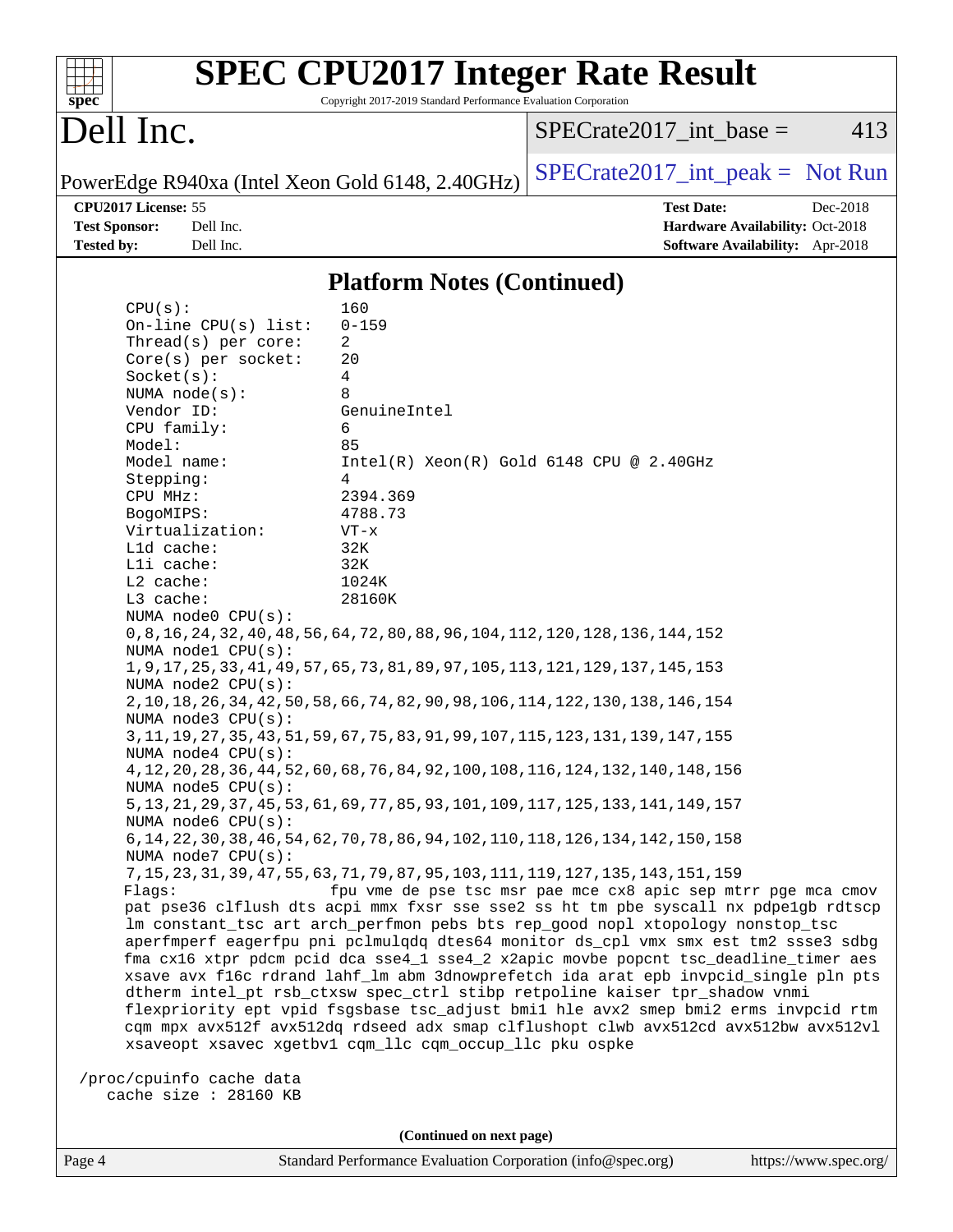

# **[SPEC CPU2017 Integer Rate Result](http://www.spec.org/auto/cpu2017/Docs/result-fields.html#SPECCPU2017IntegerRateResult)**

Copyright 2017-2019 Standard Performance Evaluation Corporation

## Dell Inc.

 $SPECTate2017\_int\_base = 413$ 

**[Tested by:](http://www.spec.org/auto/cpu2017/Docs/result-fields.html#Testedby)** Dell Inc. **[Software Availability:](http://www.spec.org/auto/cpu2017/Docs/result-fields.html#SoftwareAvailability)** Apr-2018

PowerEdge R940xa (Intel Xeon Gold 6148, 2.40GHz)  $SPECTate2017\_int\_peak = Not Run$ 

**[CPU2017 License:](http://www.spec.org/auto/cpu2017/Docs/result-fields.html#CPU2017License)** 55 **[Test Date:](http://www.spec.org/auto/cpu2017/Docs/result-fields.html#TestDate)** Dec-2018 **[Test Sponsor:](http://www.spec.org/auto/cpu2017/Docs/result-fields.html#TestSponsor)** Dell Inc. **[Hardware Availability:](http://www.spec.org/auto/cpu2017/Docs/result-fields.html#HardwareAvailability)** Oct-2018

#### **[Platform Notes \(Continued\)](http://www.spec.org/auto/cpu2017/Docs/result-fields.html#PlatformNotes)**

| From numactl --hardware WARNING: a numactl 'node' might or might not correspond to a |                 |    |    |                          |  |  |  |
|--------------------------------------------------------------------------------------|-----------------|----|----|--------------------------|--|--|--|
| physical chip.                                                                       |                 |    |    |                          |  |  |  |
| $available: 8 nodes (0-7)$                                                           |                 |    |    |                          |  |  |  |
| node 0 cpus: 0 8 16 24 32 40 48 56 64 72 80 88 96 104 112 120 128 136 144 152        |                 |    |    |                          |  |  |  |
| node 0 size: 95230 MB                                                                |                 |    |    |                          |  |  |  |
| node 0 free: 95033 MB                                                                |                 |    |    |                          |  |  |  |
| node 1 cpus: 1 9 17 25 33 41 49 57 65 73 81 89 97 105 113 121 129 137 145 153        |                 |    |    |                          |  |  |  |
| node 1 size: 96760 MB                                                                |                 |    |    |                          |  |  |  |
| node 1 free: 96613 MB                                                                |                 |    |    |                          |  |  |  |
| node 2 cpus: 2 10 18 26 34 42 50 58 66 74 82 90 98 106 114 122 130 138 146 154       |                 |    |    |                          |  |  |  |
| node 2 size: 96760 MB                                                                |                 |    |    |                          |  |  |  |
| node 2 free: 96591 MB                                                                |                 |    |    |                          |  |  |  |
| node 3 cpus: 3 11 19 27 35 43 51 59 67 75 83 91 99 107 115 123 131 139 147 155       |                 |    |    |                          |  |  |  |
| node 3 size: 96760 MB                                                                |                 |    |    |                          |  |  |  |
| node 3 free: 96612 MB                                                                |                 |    |    |                          |  |  |  |
| node 4 cpus: 4 12 20 28 36 44 52 60 68 76 84 92 100 108 116 124 132 140 148 156      |                 |    |    |                          |  |  |  |
| node 4 size: 96760 MB                                                                |                 |    |    |                          |  |  |  |
| node 4 free: 96613 MB                                                                |                 |    |    |                          |  |  |  |
| node 5 cpus: 5 13 21 29 37 45 53 61 69 77 85 93 101 109 117 125 133 141 149 157      |                 |    |    |                          |  |  |  |
| node 5 size: 96760 MB                                                                |                 |    |    |                          |  |  |  |
| node 5 free: 96607 MB                                                                |                 |    |    |                          |  |  |  |
| node 6 cpus: 6 14 22 30 38 46 54 62 70 78 86 94 102 110 118 126 134 142 150 158      |                 |    |    |                          |  |  |  |
| node 6 size: 96760 MB                                                                |                 |    |    |                          |  |  |  |
| node 6 free: 96613 MB                                                                |                 |    |    |                          |  |  |  |
| node 7 cpus: 7 15 23 31 39 47 55 63 71 79 87 95 103 111 119 127 135 143 151 159      |                 |    |    |                          |  |  |  |
| node 7 size: 96758 MB                                                                |                 |    |    |                          |  |  |  |
| node 7 free: 96607 MB                                                                |                 |    |    |                          |  |  |  |
| node distances:                                                                      |                 |    |    |                          |  |  |  |
| node<br>$\overline{0}$<br>$\mathbf{1}$<br>$\overline{\phantom{a}}^2$                 | 5 6<br>$3 \t 4$ |    | 7  |                          |  |  |  |
| 0:<br>10<br>21<br>21<br>21                                                           | 11<br>21        | 21 | 21 |                          |  |  |  |
| 1:<br>21<br>10<br>21<br>21                                                           | 21<br>11        | 21 | 21 |                          |  |  |  |
| 2:<br>21<br>21<br>10<br>21                                                           | 21<br>21        | 11 | 21 |                          |  |  |  |
| 3:<br>21<br>21<br>21<br>10                                                           | 21<br>21        | 21 | 11 |                          |  |  |  |
| 4:<br>11<br>21<br>21<br>21                                                           | 10<br>21        | 21 | 21 |                          |  |  |  |
| 5:<br>21<br>21<br>11<br>- 21                                                         | 21<br>10        | 21 | 21 |                          |  |  |  |
| 6:<br>21<br>21<br>11<br>21                                                           | 21<br>21        | 10 | 21 |                          |  |  |  |
| 7:<br>21<br>21<br>11<br>-21                                                          | 21<br>21        | 21 | 10 |                          |  |  |  |
|                                                                                      |                 |    |    |                          |  |  |  |
| From /proc/meminfo                                                                   |                 |    |    |                          |  |  |  |
| MemTotal:                                                                            | 791095312 kB    |    |    |                          |  |  |  |
| HugePages Total:                                                                     | $\cup$          |    |    |                          |  |  |  |
| Hugepagesize:                                                                        | 2048 kB         |    |    |                          |  |  |  |
|                                                                                      |                 |    |    |                          |  |  |  |
| /usr/bin/lsb_release -d                                                              |                 |    |    |                          |  |  |  |
| SUSE Linux Enterprise Server 12 SP3                                                  |                 |    |    |                          |  |  |  |
|                                                                                      |                 |    |    |                          |  |  |  |
|                                                                                      |                 |    |    |                          |  |  |  |
|                                                                                      |                 |    |    | (Continued on next page) |  |  |  |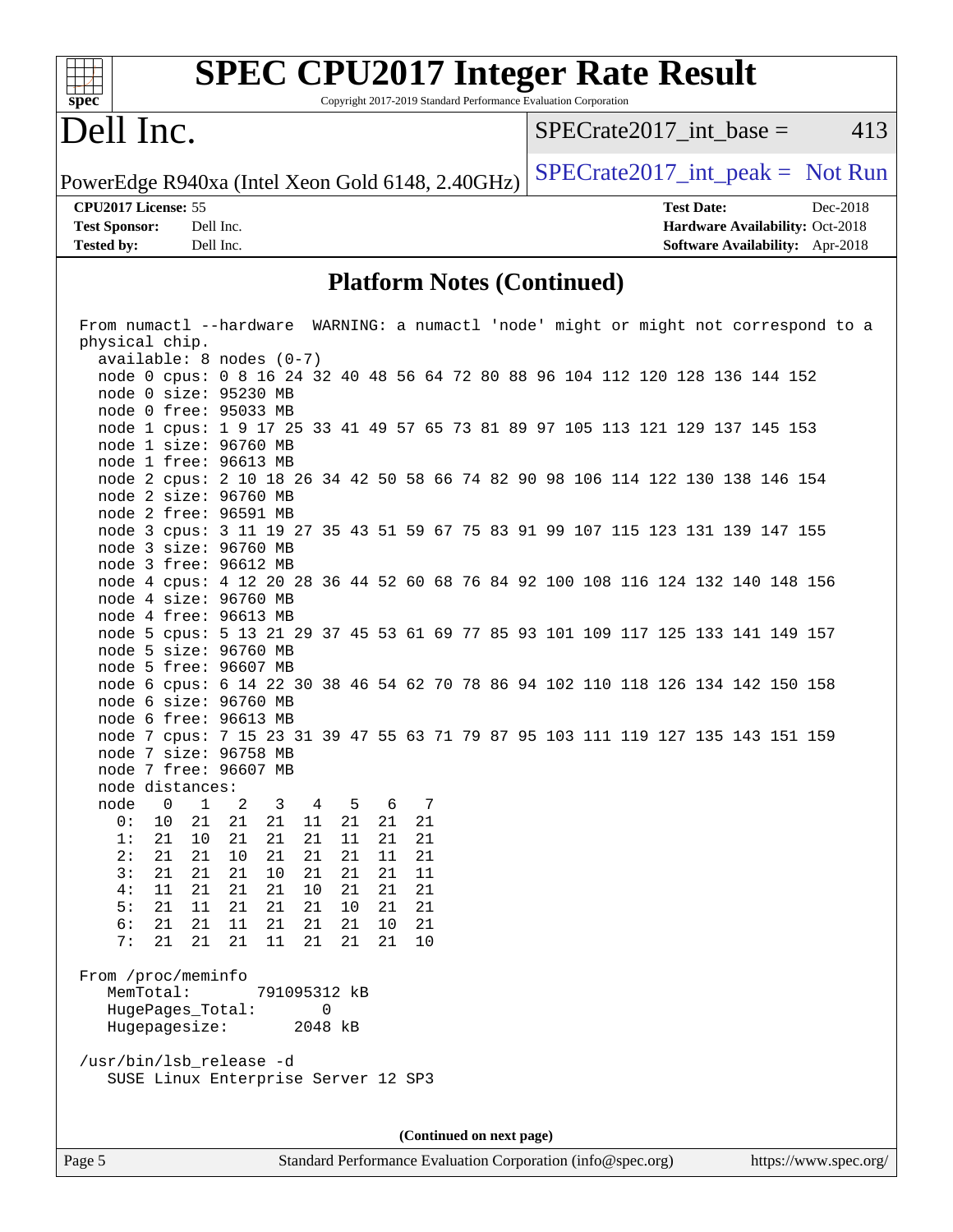|                                                                                                                                                                     | <b>SPEC CPU2017 Integer Rate Result</b>                                                                                                                                                                                                                             |
|---------------------------------------------------------------------------------------------------------------------------------------------------------------------|---------------------------------------------------------------------------------------------------------------------------------------------------------------------------------------------------------------------------------------------------------------------|
| spec<br>Dell Inc.                                                                                                                                                   | Copyright 2017-2019 Standard Performance Evaluation Corporation<br>413<br>$SPECrate2017\_int\_base =$                                                                                                                                                               |
| PowerEdge R940xa (Intel Xeon Gold 6148, 2.40GHz)                                                                                                                    | $SPECrate2017\_int\_peak = Not Run$                                                                                                                                                                                                                                 |
| CPU2017 License: 55                                                                                                                                                 | <b>Test Date:</b><br>Dec-2018                                                                                                                                                                                                                                       |
| <b>Test Sponsor:</b><br>Dell Inc.                                                                                                                                   | Hardware Availability: Oct-2018                                                                                                                                                                                                                                     |
| <b>Tested by:</b><br>Dell Inc.                                                                                                                                      | Software Availability: Apr-2018                                                                                                                                                                                                                                     |
|                                                                                                                                                                     | <b>Platform Notes (Continued)</b>                                                                                                                                                                                                                                   |
| From /etc/*release* /etc/*version*<br>SuSE-release:                                                                                                                 |                                                                                                                                                                                                                                                                     |
| SUSE Linux Enterprise Server 12 (x86_64)<br>$VERSION = 12$<br>PATCHLEVEL = 3                                                                                        |                                                                                                                                                                                                                                                                     |
| # Please check /etc/os-release for details about this release.                                                                                                      | # This file is deprecated and will be removed in a future service pack or release.                                                                                                                                                                                  |
| os-release:<br>NAME="SLES"<br>VERSION="12-SP3"                                                                                                                      |                                                                                                                                                                                                                                                                     |
| VERSION_ID="12.3"<br>PRETTY_NAME="SUSE Linux Enterprise Server 12 SP3"                                                                                              |                                                                                                                                                                                                                                                                     |
| ID="sles"<br>ANSI COLOR="0;32"<br>CPE_NAME="cpe:/o:suse:sles:12:sp3"                                                                                                |                                                                                                                                                                                                                                                                     |
| uname $-a$ :<br>x86_64 x86_64 x86_64 GNU/Linux                                                                                                                      | Linux linux-h835 4.4.126-94.22-default #1 SMP Wed Apr 11 07:45:03 UTC 2018 (9649989)                                                                                                                                                                                |
| Kernel self-reported vulnerability status:                                                                                                                          |                                                                                                                                                                                                                                                                     |
| CVE-2017-5754 (Meltdown):<br>CVE-2017-5753 (Spectre variant 1): Mitigation: __user pointer sanitization<br>CVE-2017-5715 (Spectre variant 2): Mitigation: IBRS+IBPB | Mitigation: PTI                                                                                                                                                                                                                                                     |
| run-level $3$ Dec $4$ $21:39$                                                                                                                                       |                                                                                                                                                                                                                                                                     |
| SPEC is set to: /home/cpu2017<br>Filesystem<br>Type Size Used Avail Use% Mounted on<br>/dev/sda4<br>xfs<br>405G<br>35G 370G                                         | 9% /home                                                                                                                                                                                                                                                            |
| frequent changes to hardware, firmware, and the "DMTF SMBIOS" standard.<br>BIOS Dell Inc. 1.2.4 10/18/2018<br>Memory:                                               | Additional information from dmidecode follows. WARNING: Use caution when you interpret<br>this section. The 'dmidecode' program reads system data which is "intended to allow<br>hardware to be accurately determined", but the intent may not be met, as there are |
| 36x 00AD00B300AD HMA82GR7AFR8N-VK 16 GB 2 rank 2666<br>10x 00AD063200AD HMA82GR7AFR8N-VK 16 GB 2 rank 2666<br>2x 00CE063200CE M393A2K43BB1-CTD 16 GB 2 rank 2666    |                                                                                                                                                                                                                                                                     |
| (End of data from sysinfo program)                                                                                                                                  |                                                                                                                                                                                                                                                                     |
|                                                                                                                                                                     |                                                                                                                                                                                                                                                                     |
|                                                                                                                                                                     |                                                                                                                                                                                                                                                                     |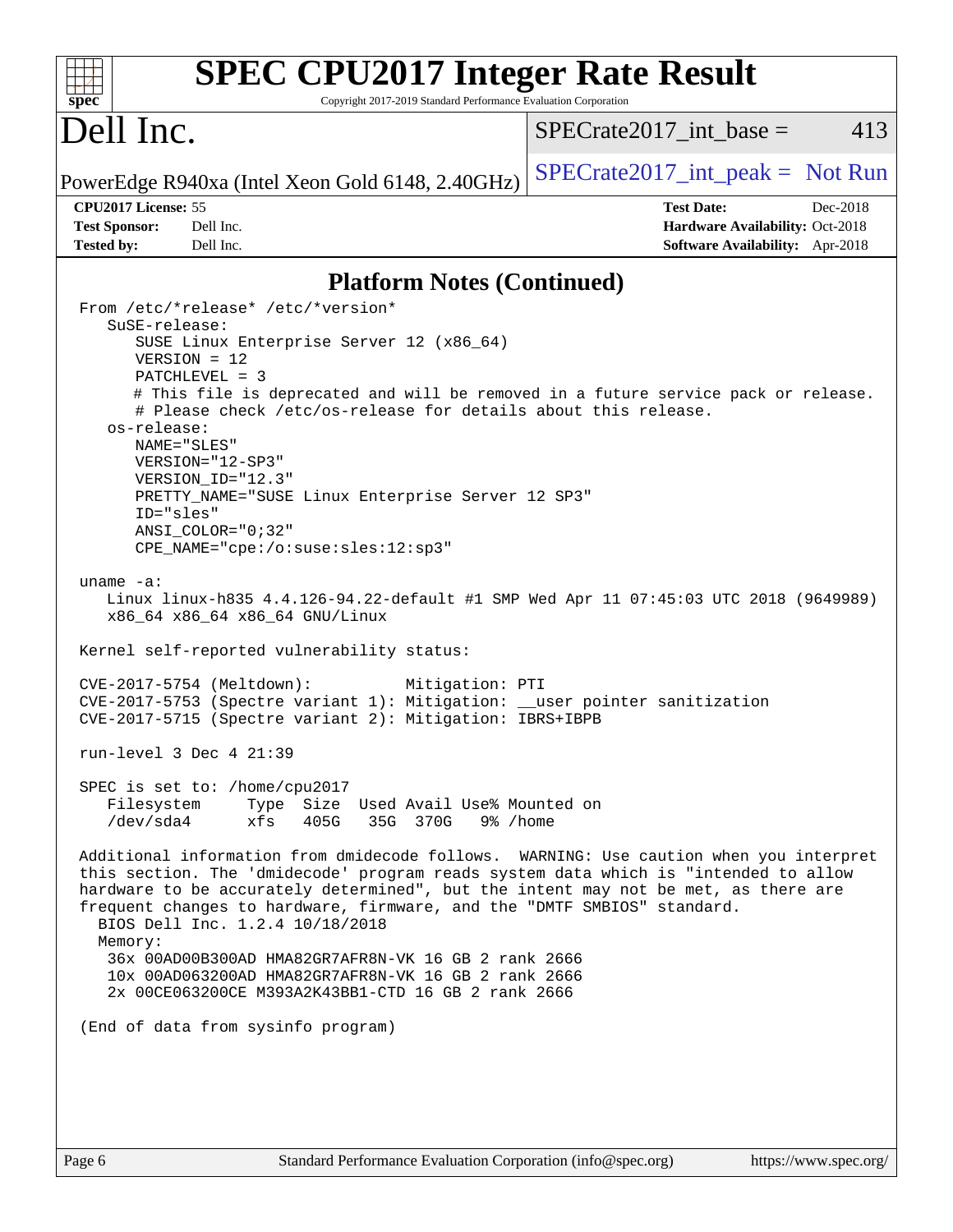| <b>SPEC CPU2017 Integer Rate Result</b><br>$sp\overline{ec}$<br>Copyright 2017-2019 Standard Performance Evaluation Corporation |                                        |  |  |  |  |  |  |
|---------------------------------------------------------------------------------------------------------------------------------|----------------------------------------|--|--|--|--|--|--|
| Dell Inc.                                                                                                                       | $SPECrate2017\_int\_base =$<br>413     |  |  |  |  |  |  |
| PowerEdge R940xa (Intel Xeon Gold 6148, 2.40GHz)                                                                                | $SPECrate2017\_int\_peak = Not Run$    |  |  |  |  |  |  |
| CPU <sub>2017</sub> License: 55                                                                                                 | <b>Test Date:</b><br>Dec-2018          |  |  |  |  |  |  |
| <b>Test Sponsor:</b><br>Dell Inc.                                                                                               | Hardware Availability: Oct-2018        |  |  |  |  |  |  |
| <b>Tested by:</b><br>Dell Inc.                                                                                                  | <b>Software Availability:</b> Apr-2018 |  |  |  |  |  |  |
| <b>Compiler Version Notes</b>                                                                                                   |                                        |  |  |  |  |  |  |
| 500.perlbench_r(base) 502.gcc_r(base) 505.mcf_r(base) 525.x264_r(base)<br>CC<br>$557. xz_r(base)$                               |                                        |  |  |  |  |  |  |
| icc (ICC) 18.0.2 20180210<br>Copyright (C) 1985-2018 Intel Corporation. All rights reserved.                                    |                                        |  |  |  |  |  |  |
| CXXC 520.omnetpp_r(base) 523.xalancbmk_r(base) 531.deepsjeng_r(base)<br>$541.$ leela $r(base)$                                  |                                        |  |  |  |  |  |  |
| icpc (ICC) 18.0.2 20180210<br>Copyright (C) 1985-2018 Intel Corporation. All rights reserved.                                   |                                        |  |  |  |  |  |  |
| $548$ . exchange $2r$ (base)<br>FC                                                                                              |                                        |  |  |  |  |  |  |
| ifort (IFORT) 18.0.2 20180210<br>Copyright (C) 1985-2018 Intel Corporation. All rights reserved.                                |                                        |  |  |  |  |  |  |

## **[Base Compiler Invocation](http://www.spec.org/auto/cpu2017/Docs/result-fields.html#BaseCompilerInvocation)**

[C benchmarks](http://www.spec.org/auto/cpu2017/Docs/result-fields.html#Cbenchmarks): [icc -m64 -std=c11](http://www.spec.org/cpu2017/results/res2018q4/cpu2017-20181210-10183.flags.html#user_CCbase_intel_icc_64bit_c11_33ee0cdaae7deeeab2a9725423ba97205ce30f63b9926c2519791662299b76a0318f32ddfffdc46587804de3178b4f9328c46fa7c2b0cd779d7a61945c91cd35)

[C++ benchmarks:](http://www.spec.org/auto/cpu2017/Docs/result-fields.html#CXXbenchmarks) [icpc -m64](http://www.spec.org/cpu2017/results/res2018q4/cpu2017-20181210-10183.flags.html#user_CXXbase_intel_icpc_64bit_4ecb2543ae3f1412ef961e0650ca070fec7b7afdcd6ed48761b84423119d1bf6bdf5cad15b44d48e7256388bc77273b966e5eb805aefd121eb22e9299b2ec9d9)

[Fortran benchmarks](http://www.spec.org/auto/cpu2017/Docs/result-fields.html#Fortranbenchmarks): [ifort -m64](http://www.spec.org/cpu2017/results/res2018q4/cpu2017-20181210-10183.flags.html#user_FCbase_intel_ifort_64bit_24f2bb282fbaeffd6157abe4f878425411749daecae9a33200eee2bee2fe76f3b89351d69a8130dd5949958ce389cf37ff59a95e7a40d588e8d3a57e0c3fd751)

## **[Base Portability Flags](http://www.spec.org/auto/cpu2017/Docs/result-fields.html#BasePortabilityFlags)**

 500.perlbench\_r: [-DSPEC\\_LP64](http://www.spec.org/cpu2017/results/res2018q4/cpu2017-20181210-10183.flags.html#b500.perlbench_r_basePORTABILITY_DSPEC_LP64) [-DSPEC\\_LINUX\\_X64](http://www.spec.org/cpu2017/results/res2018q4/cpu2017-20181210-10183.flags.html#b500.perlbench_r_baseCPORTABILITY_DSPEC_LINUX_X64) 502.gcc\_r: [-DSPEC\\_LP64](http://www.spec.org/cpu2017/results/res2018q4/cpu2017-20181210-10183.flags.html#suite_basePORTABILITY502_gcc_r_DSPEC_LP64) 505.mcf\_r: [-DSPEC\\_LP64](http://www.spec.org/cpu2017/results/res2018q4/cpu2017-20181210-10183.flags.html#suite_basePORTABILITY505_mcf_r_DSPEC_LP64) 520.omnetpp\_r: [-DSPEC\\_LP64](http://www.spec.org/cpu2017/results/res2018q4/cpu2017-20181210-10183.flags.html#suite_basePORTABILITY520_omnetpp_r_DSPEC_LP64) 523.xalancbmk\_r: [-DSPEC\\_LP64](http://www.spec.org/cpu2017/results/res2018q4/cpu2017-20181210-10183.flags.html#suite_basePORTABILITY523_xalancbmk_r_DSPEC_LP64) [-DSPEC\\_LINUX](http://www.spec.org/cpu2017/results/res2018q4/cpu2017-20181210-10183.flags.html#b523.xalancbmk_r_baseCXXPORTABILITY_DSPEC_LINUX) 525.x264\_r: [-DSPEC\\_LP64](http://www.spec.org/cpu2017/results/res2018q4/cpu2017-20181210-10183.flags.html#suite_basePORTABILITY525_x264_r_DSPEC_LP64) 531.deepsjeng\_r: [-DSPEC\\_LP64](http://www.spec.org/cpu2017/results/res2018q4/cpu2017-20181210-10183.flags.html#suite_basePORTABILITY531_deepsjeng_r_DSPEC_LP64)

**(Continued on next page)**

Page 7 Standard Performance Evaluation Corporation [\(info@spec.org\)](mailto:info@spec.org) <https://www.spec.org/>